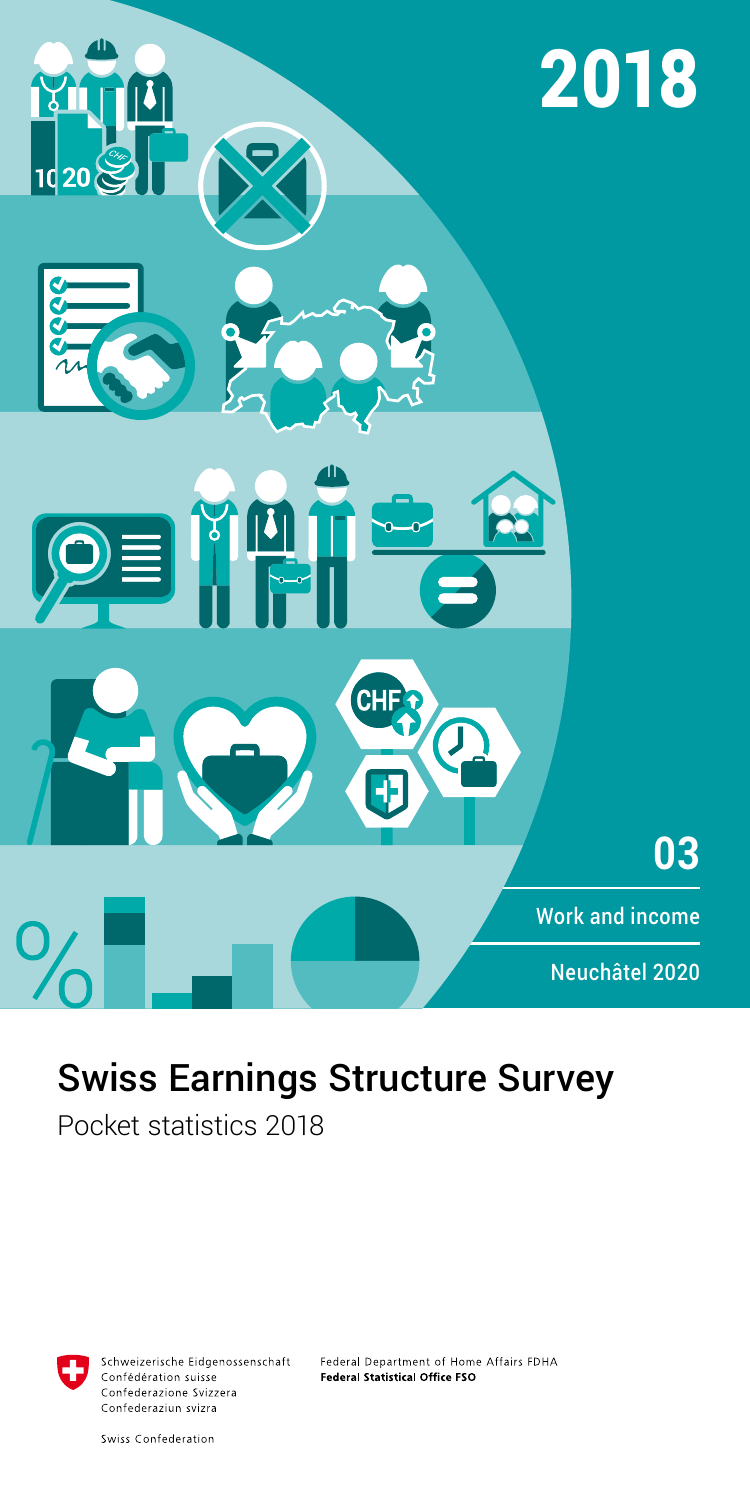## Gross monthly wage by professional position and gender, 2018

Middle value (median), in CHF – Total economy  $G1$ 



Source: FSO – Swiss Earnings Structure Survey (ESS) © FSO 2020

G2

#### Gross monthly wage (middle value), 20181



Source: FSO – Swiss Earnings Structure Survey (ESS) © FSO 2020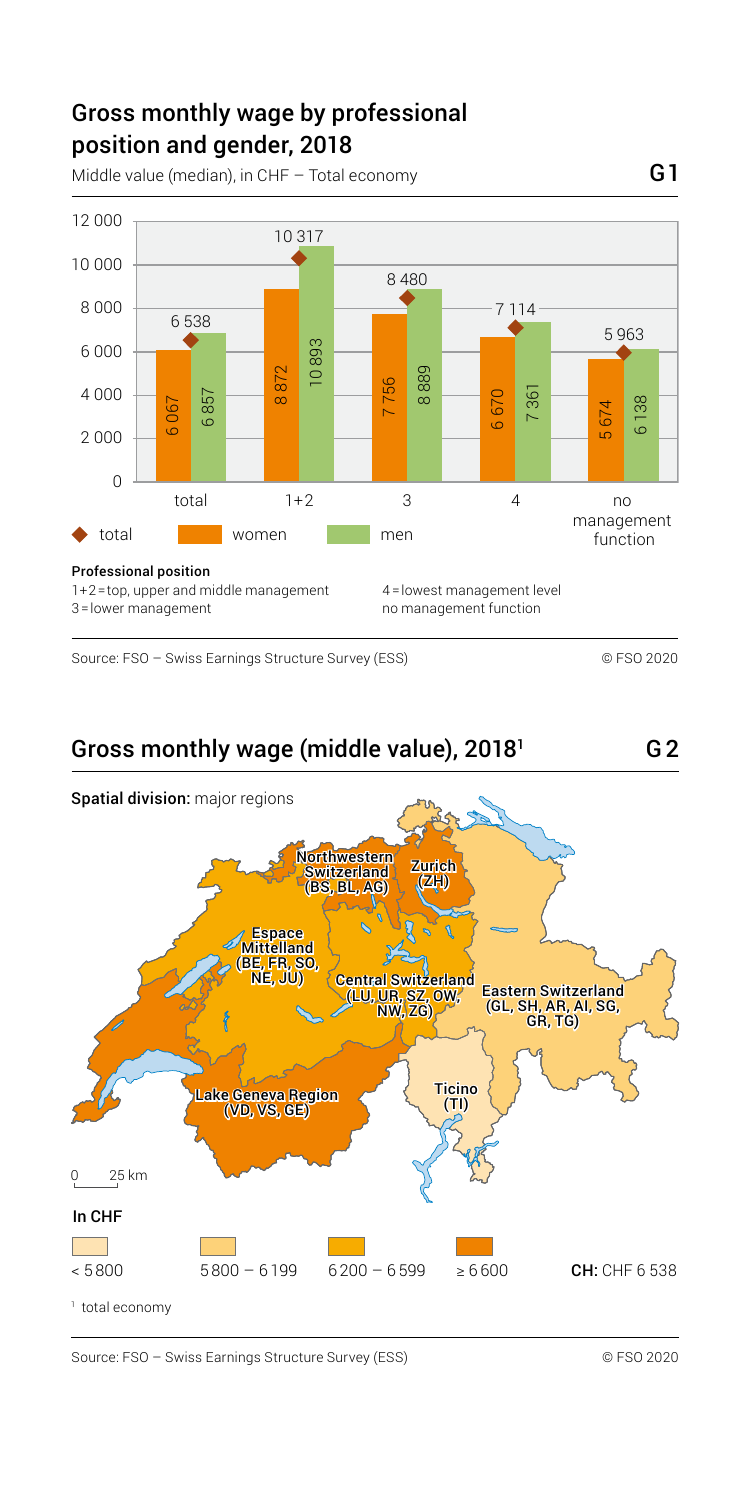### Gross monthly wage (P10, median, middle group, P90), 2008 – 2018

In CHF – Total economy  $T1$ 

|                             | 2008  | 2010  | 2012  | 2014    | 2016  | 2018  | Fvolution<br>$2008 - 2018$ |
|-----------------------------|-------|-------|-------|---------|-------|-------|----------------------------|
| P90                         | 10726 | 11008 | 11735 | 11185   | 11406 | 11698 | 9.1%                       |
| Median                      | 6051  | 6207  | 6439  | 6427    | 6502  | 6538  | 8.0%                       |
| Middle<br>group<br>(Median) | 6007  | 6167  | 6408  | 6353    | 6421  | 6446  | 7.3%                       |
| P <sub>10</sub>             | 3925  | 4027  | 4015  | 4 2 5 3 | 4313  | 4302  | 9.6%                       |
| P90/P10                     | 2.73  | 2.73  | 2.92  | 2.63    | 2.64  | 2.72  |                            |

middle group: the middle group is statistically defined and corresponds to total of all persons earning between 70% and 150% of the median wage.

Source: FSO – Swiss Earnings Structure Survey (ESS) © FSO 2020

Gross monthly wage, private and public sectors, 2018



Middle value (median), in CHF G3

Source: FSO – Swiss Earnings Structure Survey (ESS) © FSO 2020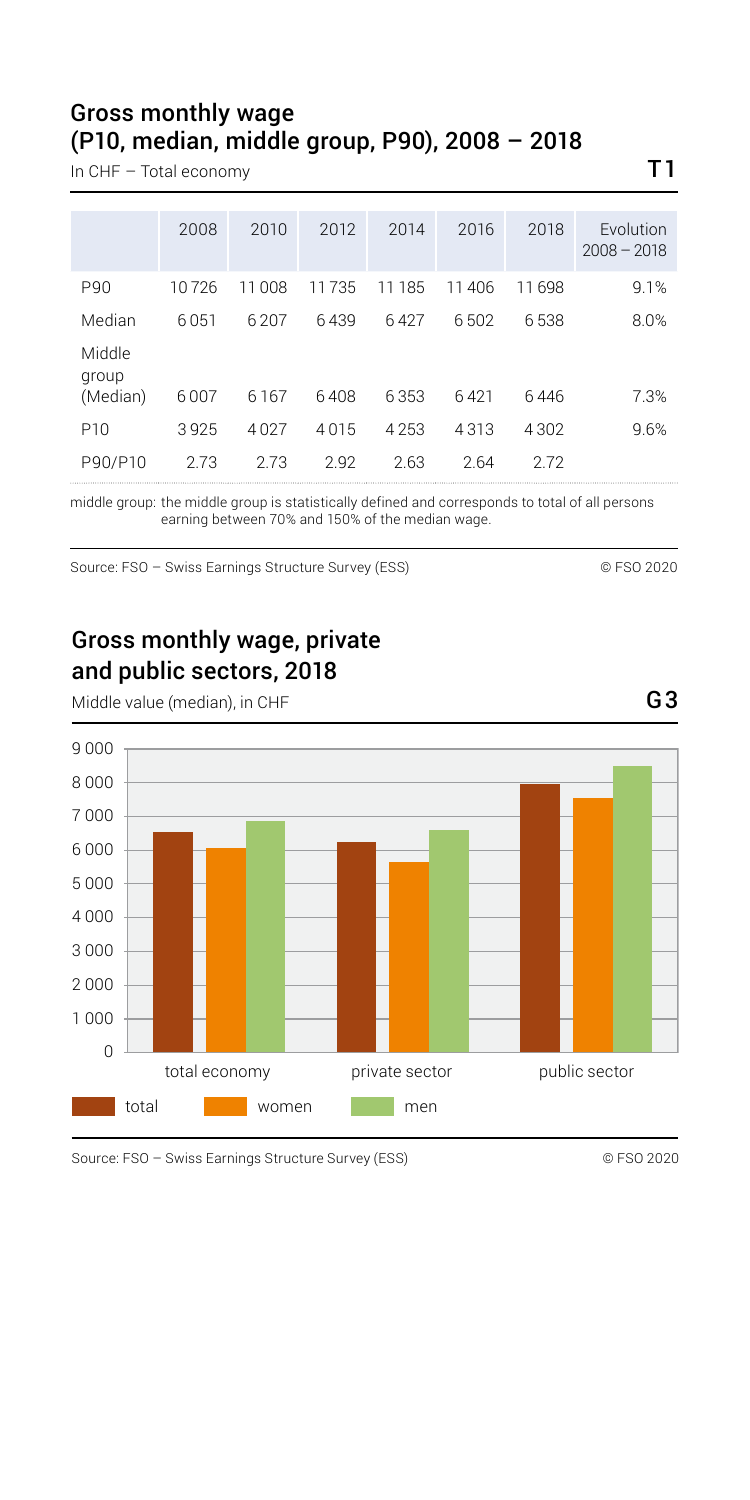### Gross monthly wage by economic sections, 2018

Middle value (median), quartiles (Q1, Q3), quantiles (P10, P90), in CHF – Total economy



| 10%             | -25% | 50%    | 75% | 90% |
|-----------------|------|--------|-----|-----|
| P <sub>10</sub> | 01   | median | O3  | P90 |

Source: FSO – Swiss Earnings Structure Survey (ESS) © FSO 2020

G4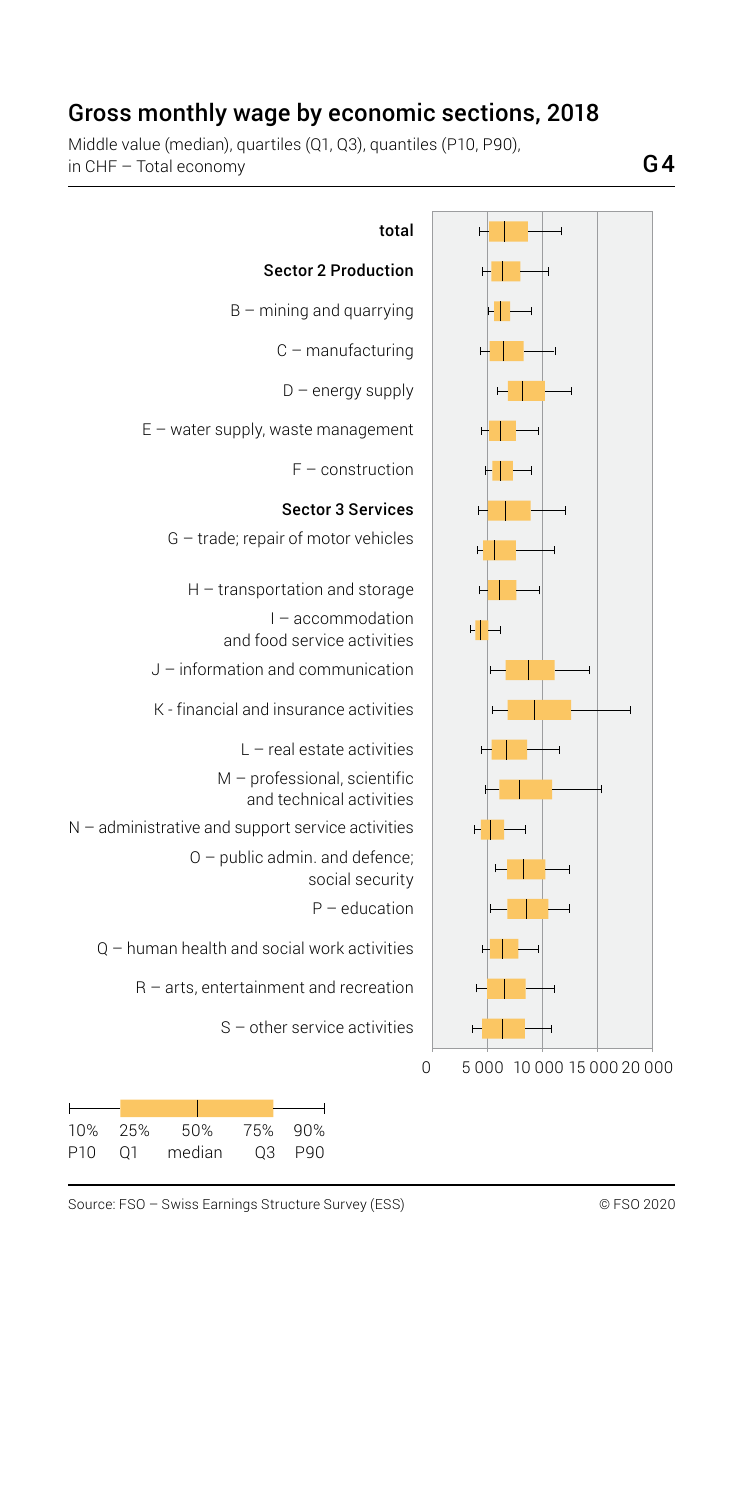### Monthly bonuses by economic branch and gender, 2018

Total economy



Source: FSO – Swiss Earnings Structure Survey (ESS) © FSO 2020

### Gross monthly wage of top and upper management, 2018

Middle value (median) and percentile P90, in CHF – Total economy  $\overline{\mathsf{G6}}$ 

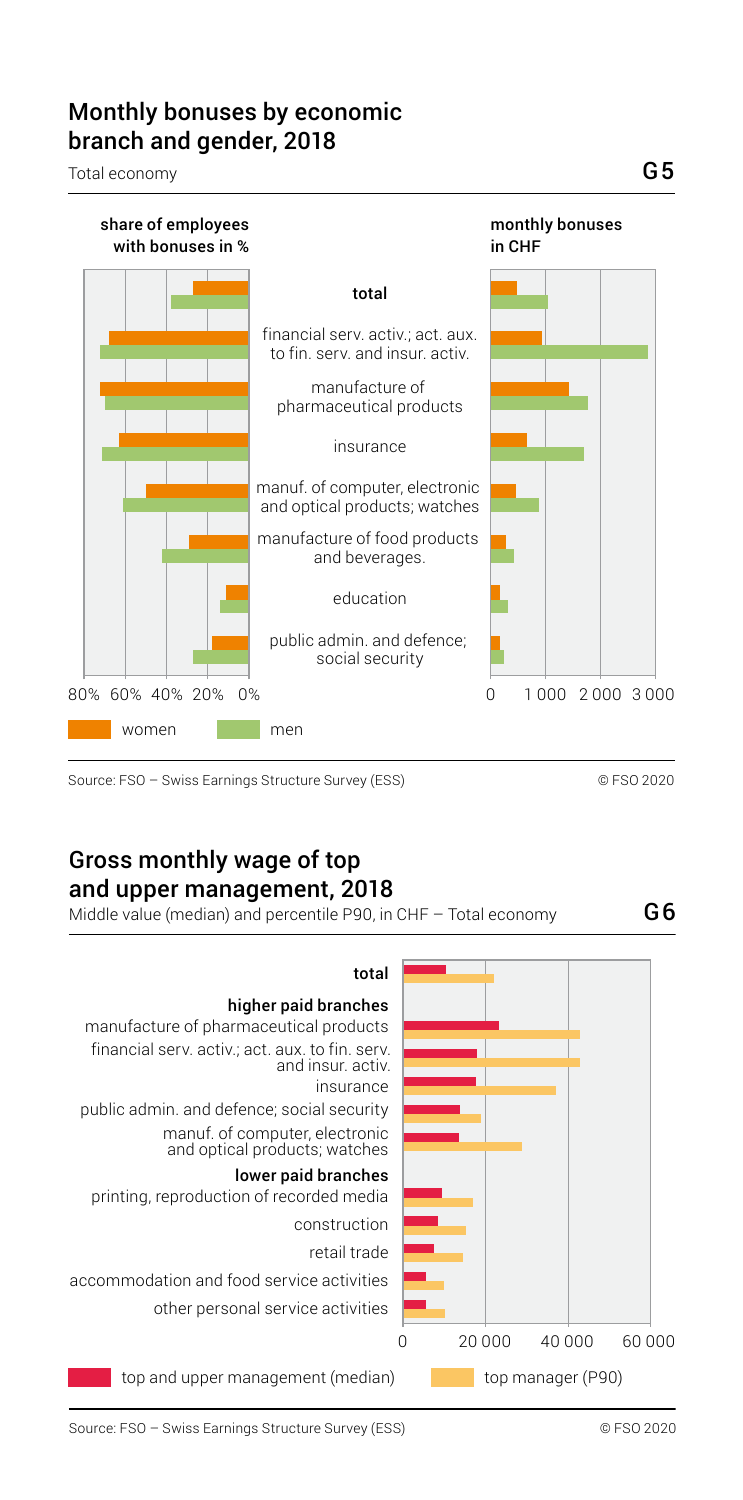#### Gender pay gap between women and men

in % – Total economy<sup>1</sup>



Source: FSO – Swiss Earnings Structure Survey (ESS) © FSO 2020

### Gross monthly wage by major groups of occupations, 2018

Middle value (median), in CHF – Total economy

G8



Source: FSO – Swiss Earnings Structure Survey (ESS) © FSO 2020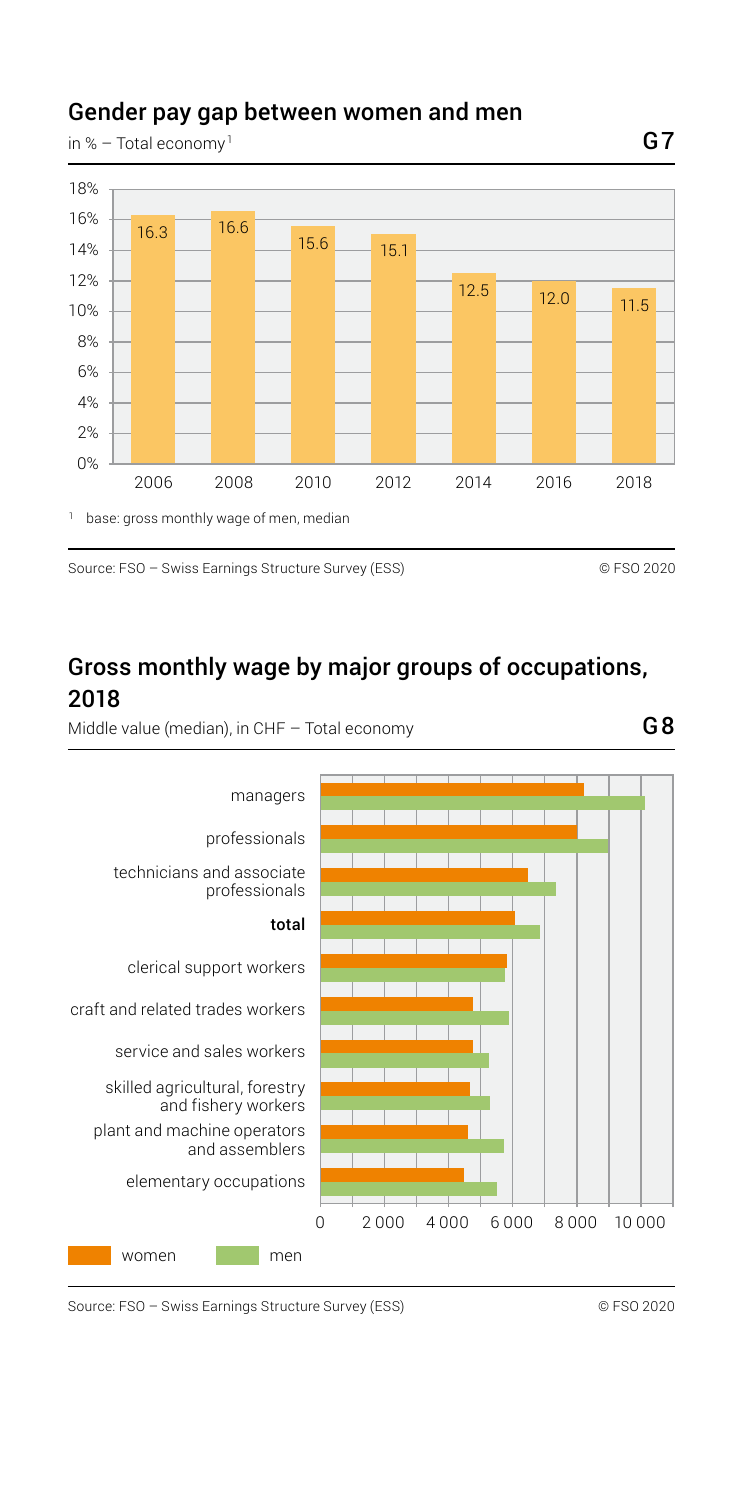## and gender, 2018 Gross monthly wage by level of education

Middle value (median), in CHF – Total economy



Source: FSO – Swiss Earnings Structure Survey (ESS) © FSO 2020

#### Gross monthly wage, Swiss and foreign nationals by professional position, 2018



Middle value (median), in CHF – Total economy  $G10$ 

<sup>1</sup> short-term permit (L): coefficient of variation higher than 5% (numerical value uncertain in statistical terms)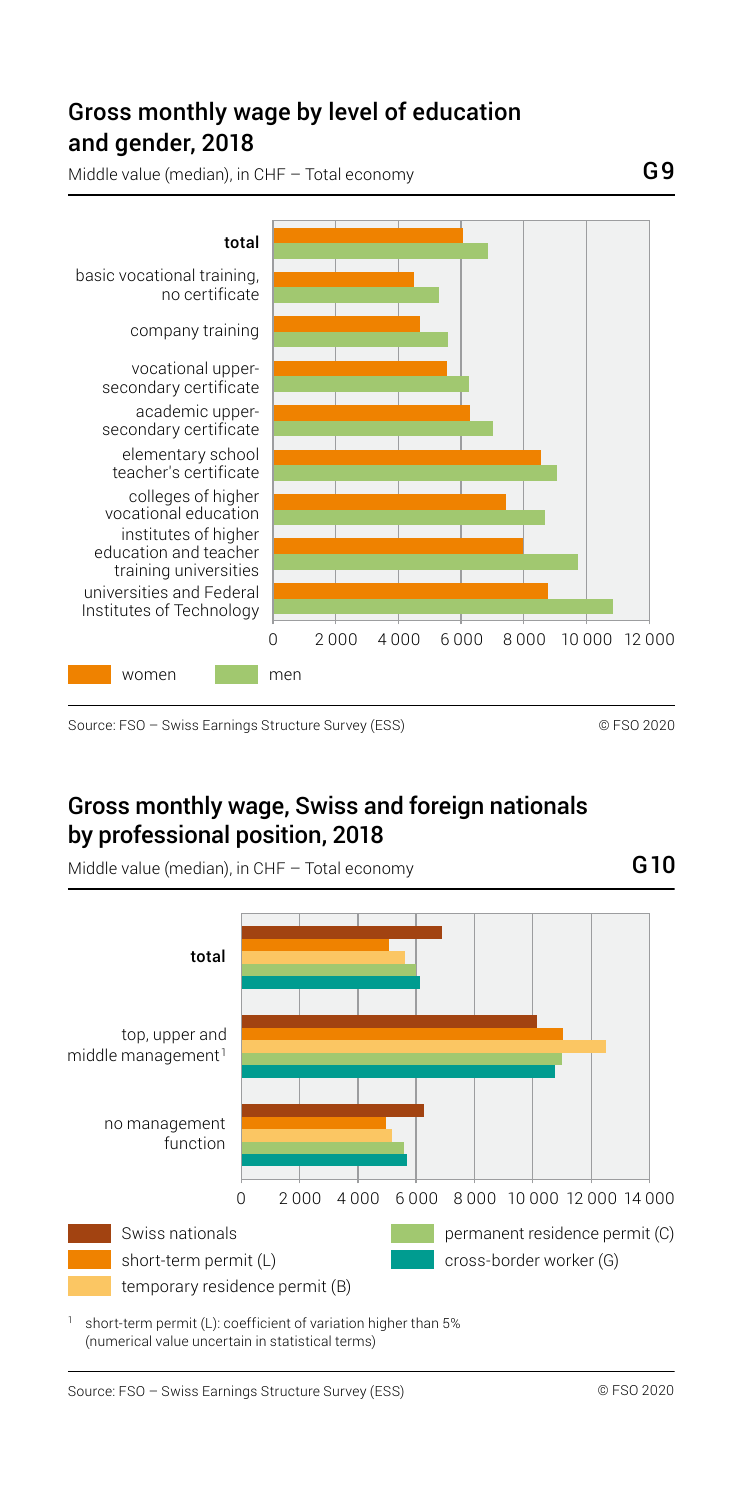# Rate of low-wage jobs by gender

in % – Total economy



Source: FSO – Swiss Earnings Structure Survey (ESS) © FSO 2020

Frequency distribution of low-wage jobs by economic branch and gender, 2018

in % – Total economy

#### 100% = 353 400 low-wage jobs



G11

G12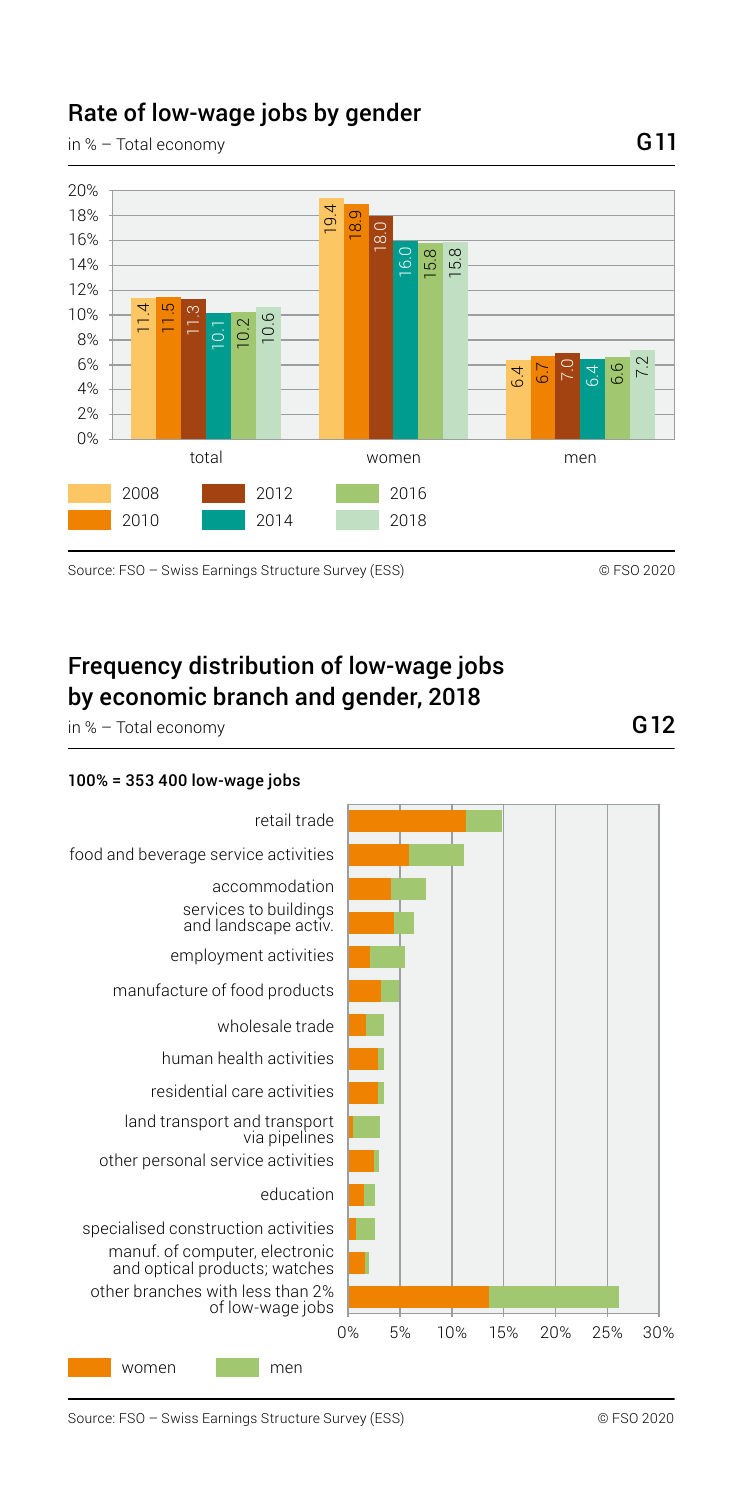# Swiss Earnings Structure Survey (ESS) 2018

Conducted every two years since 1994, the ESS is based on a questionnaire sent to companies. In 2018, data from 36 000 enterprises were gathered. With around 2 million employees, the ESS provides a representative overview of the wage situation of the employees working for the production and services sectors in Switzerland and in the seven major regions.

#### Gross monthly wage, standardised

In order to compare the wages of full-time and part-time jobs, the amounts reported are converted into standardised gross monthly wages. In other words, they are recalculated to produce a full-time equivalent based on 40 hours a week and  $4\frac{1}{3}$  weeks a month. Gross wage components: gross salary for the month of October (incl. employee social security contributions, benefits in kind, regularly paid bonuses, share of turnover or commissions) plus hardship allowances for shift, night and Sunday work,  $\frac{1}{12}$  of 13<sup>th</sup> month salary and  $\frac{1}{12}$  of special annual payments (or bonuses).

#### Median, middle value and other quantiles

The median or middle value: for half of jobs, the standardised wage is above the given middle value (median), and for the other half below it. It must not be confused with the arithmetic mean wage which is the sum of all wages considered in the ESS divided by the number of employees considered. Other quantiles are also calculated: the quartiles (Q1, Q2, Q3), deciles (D1, D2, … D9) and percentiles (P1, … P10, … P90, … P99) giving us four, ten and hundred equally sized groups.

#### Middle group

The middle group is statistically defined and corresponds to the total of all persons earning between 70% and 150% of the median wage.

#### Low wages in the ESS

The use of the term "low wage" is based on an international statistical approach (Eurostat, OECD). A job is considered "low wage" if on the basis of a full-time equivalent of 40 hours a week the calculated wage is less than two thirds of the standardised monthly wage (median), i.e. less than CHF 4 359 per month for 2018.